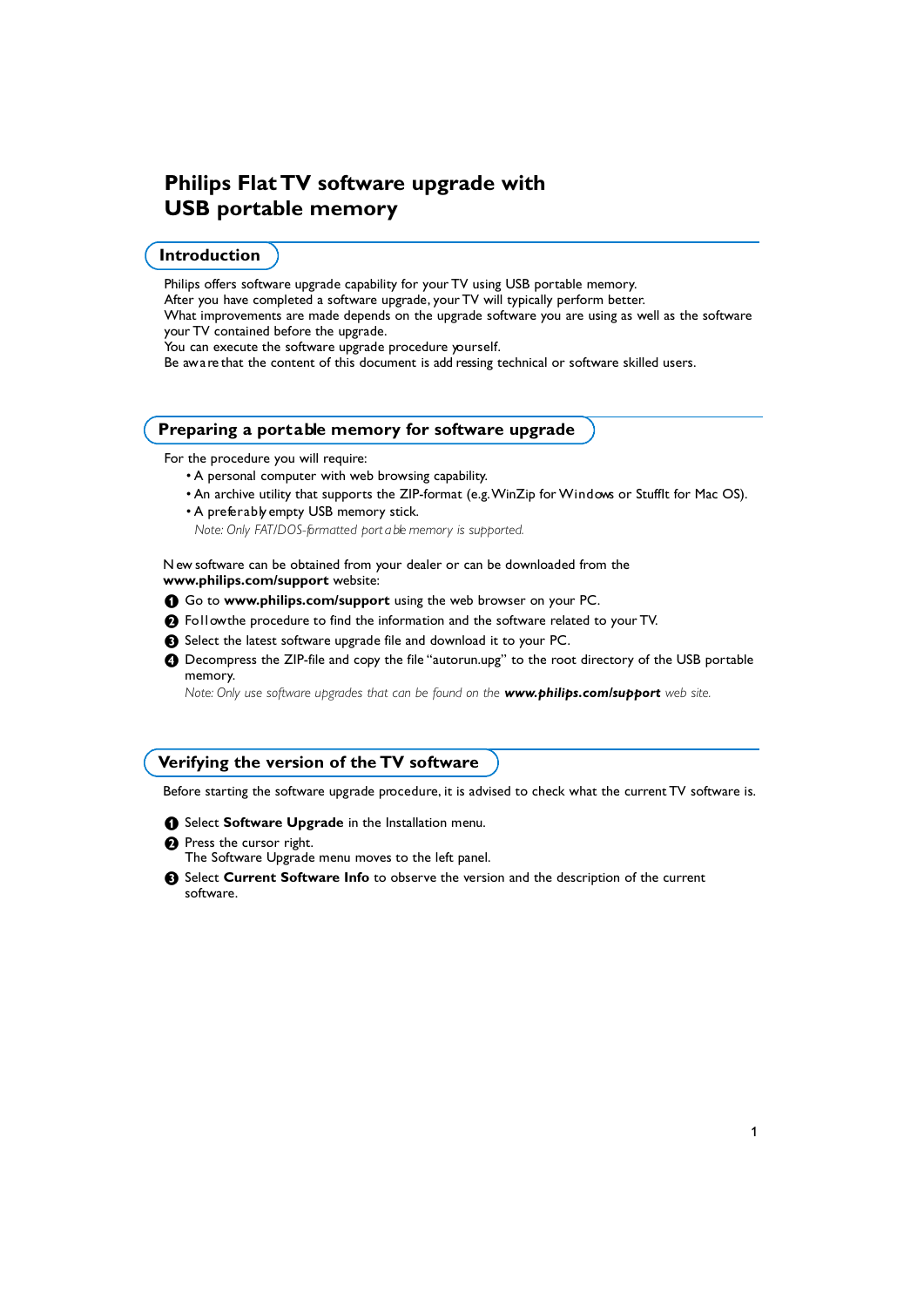## Automatic software upgrade procedure

| <b>PHILIPS</b> |                                                      | <b>Software Upgrade Application</b> |              |  |
|----------------|------------------------------------------------------|-------------------------------------|--------------|--|
| Upgrade busy   |                                                      |                                     |              |  |
|                | Software Id:<br>Loading<br>Validating<br>Programming | TL32E-234                           | Done<br>Done |  |
|                |                                                      |                                     |              |  |

- **O** Power off your TV and remove all memory devices.
- **A** Insert the USB portable memory that contains the d ownloaded software upgrade.
- Switch on your TV with the power switch (1) at the right side of the TV.
- $\bullet$  At startup the TV will scan the USB portable memory until it finds the update content. The TV will automatically go to the upgrade mode. After a few seconds it will display the status of the upgrade procedure.

### *Warning*

- You are not allowed to remove the USB portable *memory during the software upgrade procedure!*
- *In case of a power drop during the upgrade procedure, don't remove the USB port a ble memory from the TV. The TV will continue the upgrade as soon as the power comes back.*
- *If you try to upgrade to a software version lower than the current version, a confirmation will be asked. D ow n g rading to older software should only be done in case of real necessity.*
- *If an error occurs during the upgrade you should retry the procedure or contact your dealer.*
- (B) When the software upgrade was successful, remove the USB portable memory and restart your TV with the power switch  $\binom{I}{k}$  at the right side of the TV. Your TV will start up with the new software.

*Note: Once the upgrade is finished use your PC to remove the TV software from your USB port a ble memory.*

## **Manual software upgrade procedure**

| Software upgrade<br>Current software info<br>Local upgrades/applicat |
|----------------------------------------------------------------------|
|                                                                      |
|                                                                      |
|                                                                      |
|                                                                      |
|                                                                      |
|                                                                      |
|                                                                      |
|                                                                      |
|                                                                      |
|                                                                      |

- For a manual software upgrade copy the "autorun.upg" file in a directory called "Upgrades" located in the root of the USB portable memory.
- **O** Insert the portable memory that contains the d ownloaded software upgrade.
- **A** Select **Software Upgrade** in the Installation menu. Go to **Local upgrades/ap p l i c a t i o n s**. The TV will list all compatible images available on the USB portable memory and display the data for each selected upgrade image.
- Select the correct upgrade image and press the red color button to start the upgrade. Your TV will restart and will automatically go to the upgrade mode. After a few seconds it will display the status of the upgrade procedure.

*Warning* 

- *If you try to upgrade to a software version equal or l* ower than the current version, a confirmation will be *a s ke d . D ow n g rading to older software should only be done in case of real necessity.*
- $\bullet$  When the software upgrade was successful, remove the USB portable memory and restart your TV with the power switch  $(\cdot)$  at the right side of the TV. Your TV will start up with the new software.